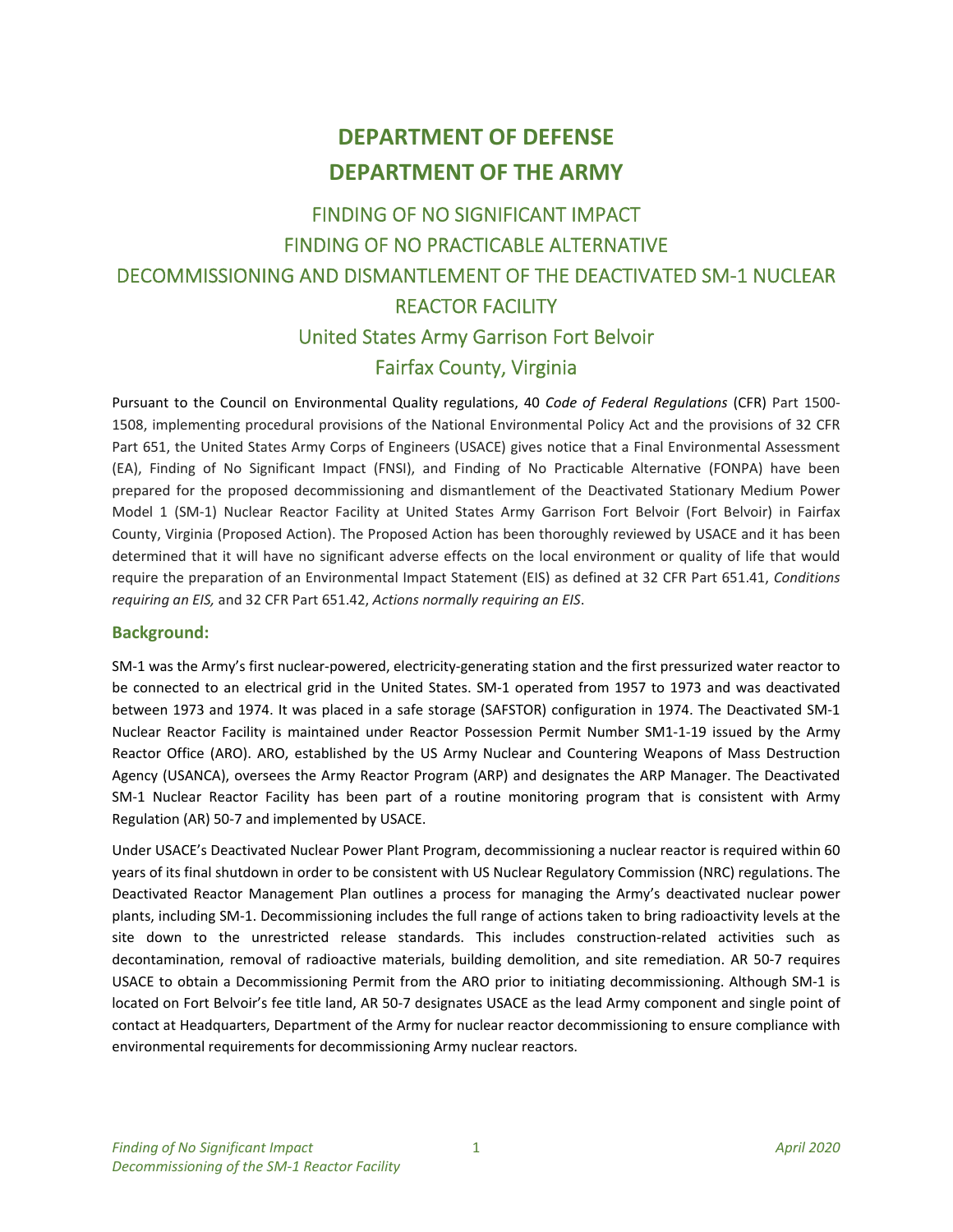## **Proposed Action:**

The Proposed Action is to decommission the Deactivated SM-1 Nuclear Reactor Facility and dismantle existing structures in accordance with the ARO‐approved SM‐1 Decommissioning Plan (DP) to allow the site to be released for unrestricted future use. All radioactive and non-radioactive wastes (e.g., buildings, underground utility lines, contaminated soils) would be removed from the SM-1 site. Radioactive, hazardous, and non-radioactive waste would be segregated and prepared on-site for transport to an appropriate disposal or recycling facility. The decommissioning of SM‐1 would reduce residual radioactivity to levels that would allow USACE to release the site for unrestricted use, as defined in 10 CFR Part 20.1402, *Radiological Criteria for License Termination,* and return the property to Fort Belvoir for future use.

The *purpose* of the Proposed Action is to safely remove, transport, and dispose of all materials, equipment, and structures associated with the Deactivated SM‐1 Nuclear Reactor Facility and remediate environmental impacts from the facility such that residual radioactivity levels meet the applicable criteria for unrestricted use. The Proposed Action is *needed* to complete the decommissioning of the Deactivated SM‐1 Nuclear Reactor Facility within 60 years of its final shutdown in accordance with the NRC regulations as adopted by the ARP in AR 50‐7. The Proposed Action would complete the final phase of an All Hazards Assessment required under AR 50‐7 to allow for permit termination. Implementing the Proposed Action would reduce costs associated with maintaining the Deactivated SM‐1 Nuclear Reactor Facility, and would allow USACE to meet mission objectives to decommission SM-1 and terminate the possession permit. Upon its completion, the Proposed Action would return the property to Fort Belvoir.

## **Existing Conditions:**

Fort Belvoir is a strategic sustaining base for the Army that provides logistical, intelligence, and administrative support to a diverse mix of tenant commands, activities, and agencies. The Deactivated SM-1 Nuclear Reactor Facility is located on Fort Belvoir's South Post within the secured 300 Area, on an approximately 3.6‐acre site along the shoreline of Gunston Cove, a tidal embayment of the Potomac River. The SM-1 site contains the reactor building, an inactive wastewater lift station, a small warehouse, a water intake pier and pump house, a concrete discharge pipe, and outfall structure. The water intake pier and pump house, concrete discharge pipe, and outfall structure are located in the 100‐year floodplain and tidal wetlands associated with Gunston Cove. Based on its age and exceptional historic importance, the SM-1 Reactor Facility has been determined eligible for listing in the National Register of Historic Places (NRHP). In accordance with 36 CFR Part 800.2(a)(2), the Department of the Army and Fort Belvoir have designated USACE as lead federal agency for purposes of consultation under Section 106 of the National Historic Preservation Act (NHPA).

#### **Alternatives Analyzed:**

The EA analyzes two alternatives to the Proposed Action: 1) the Proposed Action Alternative, which would execute the Deactivated SM‐1 Nuclear Reactor Facility DP; and 2) the No Action Alternative, which would not implement the SM-1 DP and would allow the continued maintenance of the Deactivated SM-1 Nuclear Reactor Facility in a SAFSTOR condition and future Reactor Possession Permit extensions.

Under the Proposed Action Alternative, the Deactivated SM‐1 Nuclear Reactor Facility would be decommissioned and dismantled. All radioactive and non-radioactive materials and equipment, as well as remnant structures, including the intake pier and pumphouse, concrete discharge pipe, and outfall structure, would be removed from the SM-1 site. Removal of in-water structures would require work in the 100-year floodplain and tidal wetlands associated with Gunston Cove. All radioactive and non-radioactive materials and waste associated with the site would be packaged, transported, and disposed of in accordance with applicable laws and regulations. Fort Belvoir's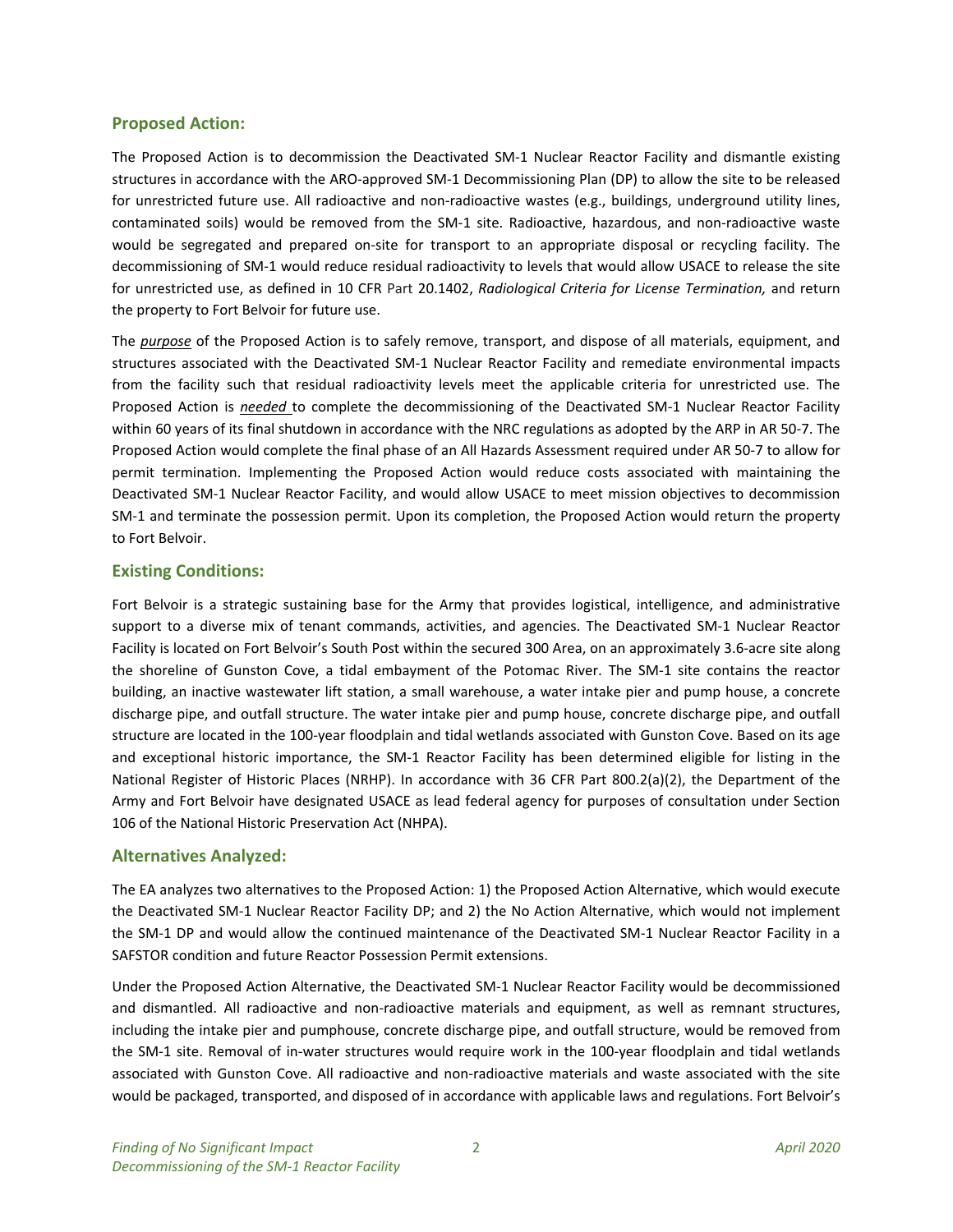existing road network would be used to access the SM-1 site, and to transport materials and waste off-post for disposal or recycling.

Following decommissioning, the site would be restored, including the placement of clean fill soils and grading to mimic the site's current elevation and topography, and released for unrestricted use. The 100‐year floodplain and tidal wetlands would return to a pre-disturbance condition following the removal of the remnant in-water structures. Adherence to applicable safety plans and standard operating procedures would minimize health and safety risks. The Proposed Action Alternative would avoid, minimize, or mitigate any potential adverse environmental impacts to the maximum extent possible.

Under the No Action Alternative, USACE would continue to maintain the Deactivated SM‐1 Nuclear Reactor Facility in a SAFSTOR condition under the current reactor possession permit (No. SM1-1-19). The No Action Alternative would require USACE to continue bearing the cost of maintenance and would not allow the site to be restored or returned to a natural state. Although the No Action Alternative does not meet the Proposed Action's purpose and need, it represents the status quo and serves as a comparative baseline for analysis in the EA, in accordance with 40 CFR Part 1502.14.

## **Environmental Effects:**

The EA presents an analysis of the potential environmental impacts associated with the Proposed Action Alternative and No Action Alternative. Potential direct, indirect, and cumulative impacts were evaluated for water resources; air quality; biological resources; radiological safety and health; occupational safety and health; cultural resources; transportation and traffic; non-radiological hazardous materials and non-hazardous solid waste; and geology, topography, and soils. Neither Alternative would have significant adverse impacts on these resources.

By necessity of the location of the intake pier, pump house, and wastewater outfall pipe and the requirement to remove those structures to complete decommissioning and dismantlement of SM-1, activities to facilitate their removal must occur in tidal wetlands and the 100‐year floodplain to satisfy the Proposed Action's purpose and need. USACE would comply with applicable provisions of Executive Order (EO) 11988, *Floodplain Management* and Clean Water Act (CWA) in conducting this work; therefore, adverse short-term impacts on those resources from the Proposed Action Alternative would be less than significant. Long-term impacts would be beneficial as those resources return to a pre‐disturbance condition. In accordance with EO 11988*,* this FNSI incorporates USACE's FONPA explaining its decision to implement the Proposed Action Alternative in the 100‐year floodplain associated with Gunston Cove. The detailed rationale and analysis for this finding is provided in the Final EA.

USACE has determined that the Proposed Action Alternative would have an *Adverse Effect* on the NRHP‐eligible SM-1 Reactor Facility under Section 106 of the NHPA. In consultation with the Virginia Department of Historic Resources (VDHR; the Commonwealth of Virginia's State Historic Preservation Office [SHPO]), the Advisory Council on Historic Preservation (ACHP), and other participating Section 106 consulting parties, USACE has developed a Memorandum of Agreement (MOA) that stipulates measures that USACE will implement to mitigate this adverse effect on the SM-1 historic property and ensure that it remains less than significant. These measures are summarized as follows:

A. USACE will produce Historic American Engineering Record (HAER) Level II documentation for the SM‐1 Reactor Facility. The written documentation will include physical descriptions of the facility, detailed discussion of its historic significance, a discussion of how the facility was operated, and a description of the decommissioning and demolition process, supported by a complete bibliography and electronic repository, including photography, videography, historic motion picture film, and relevant documents, as appropriate. The HAER Level II documentation will also include scanned and digitally enhanced copies of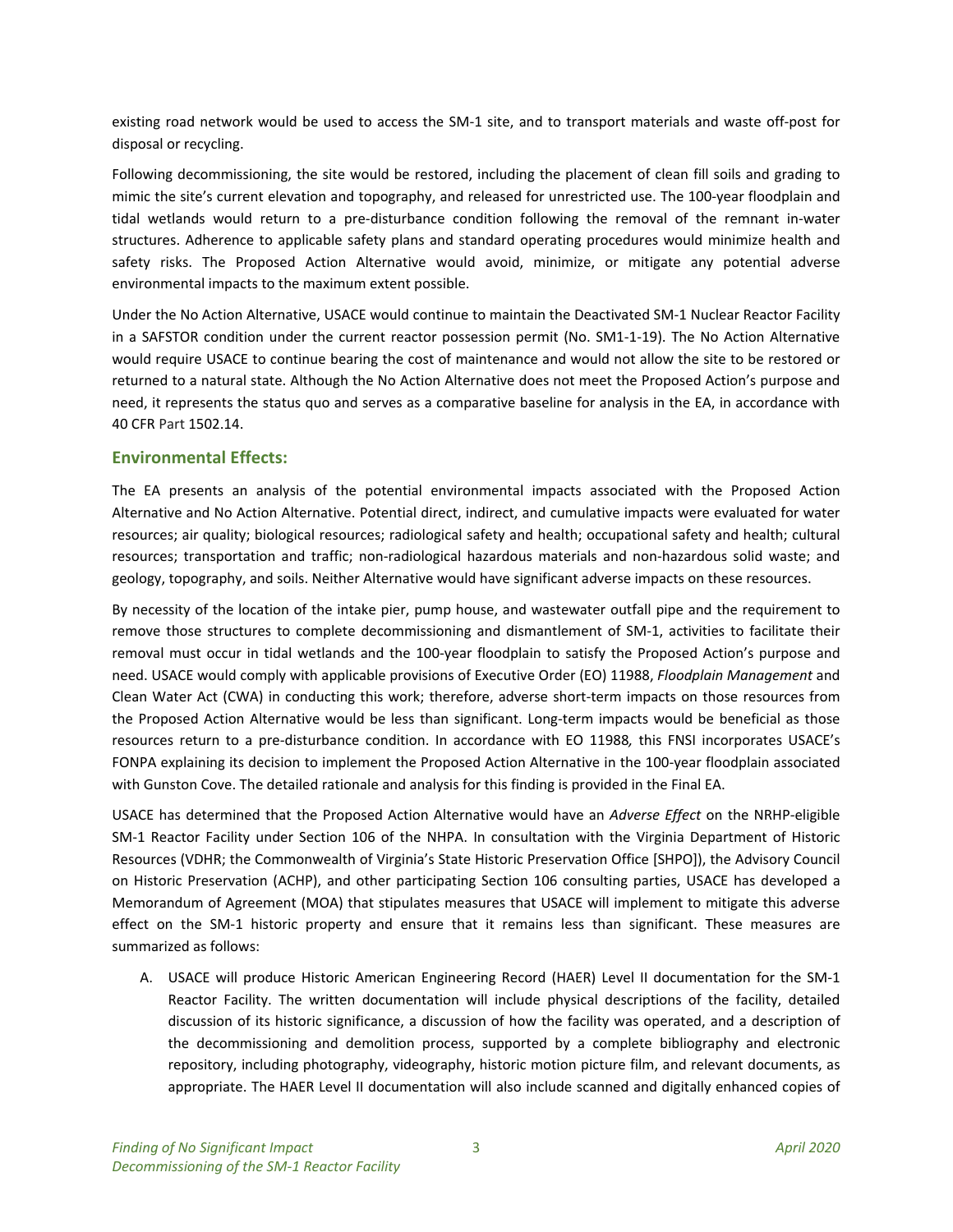the available as‐built drawings of Building 372 and 3‐dimensional renderings of Building 372 using Light Detection and Ranging (LIDAR) scans.

- B. For inclusion in the HAER Level II documentation, USACE will conduct interviews with personnel closely associated with the construction, operation, and initial closure of SM‐1. Interviews will be conducted, recorded, and transcribed in accordance with applicable standards.
- C. All field work, photography, and research necessary to produce HAER Level II documentation for the SM‐1 Reactor Facility will be carried out by or under the direct supervision of architectural historians or historians who meet the appropriate Secretary of the Interior's *Professional Qualification Standards* (SOI Standards; 48 *Federal Register* 44738‐9, Sept. 29, 1983). All work will be conducted in accordance with *Recording Historic Structures and Sites for the Historic American Engineering Record* (48 *Federal Register* 44731‐34, September 29, 1983); Secretary of the Interior's *Standards and Guidelines for Archaeology and Historic Preservation* (36 CFR Part 61); and Secretary of the Interior's *Standards for the Treatment of Historic Properties* (36 CFR Part 68).
- D. The participating Section 106 consulting parties for the MOA, including the SHPO, will be provided with an opportunity to review and comment on the HAER Level II documentation.
- E. USACE will carefully remove the commemorative plaque currently affixed to Building 372 and move it to an as-yet-undetermined facility in Virginia for restoration and display.
- F. In consultation with the participating Section 106 consulting parties, USACE will develop and erect a historical plaque/marker at the SM-1 site following site restoration activities to commemorate the SM-1 Reactor Facility and its national significance. USACE will also erect up to two additional plaques/markers at as‐yet‐undetermined, publicly accessible locations.
- G. Within one year of the MOA's enactment, USACE will salvage historical items from the SM‐1 Reactor Facility to be placed on loan to appropriate repositories for traveling exhibits. The salvaged items may include, but are not limited to, the educational control panel, a historic scale model, and other items remaining from when Building 372 operated as a museum.
- H. The HAER Level II documentation will be completed within one year after the demobilization of decommissioning equipment and personnel from the SM‐1 site

With implementation of measures specified in the MOA and other applicable best management practices and minimization measures described in the EA, the Proposed Action Alternative would have no significant adverse impacts on human health or the environment.